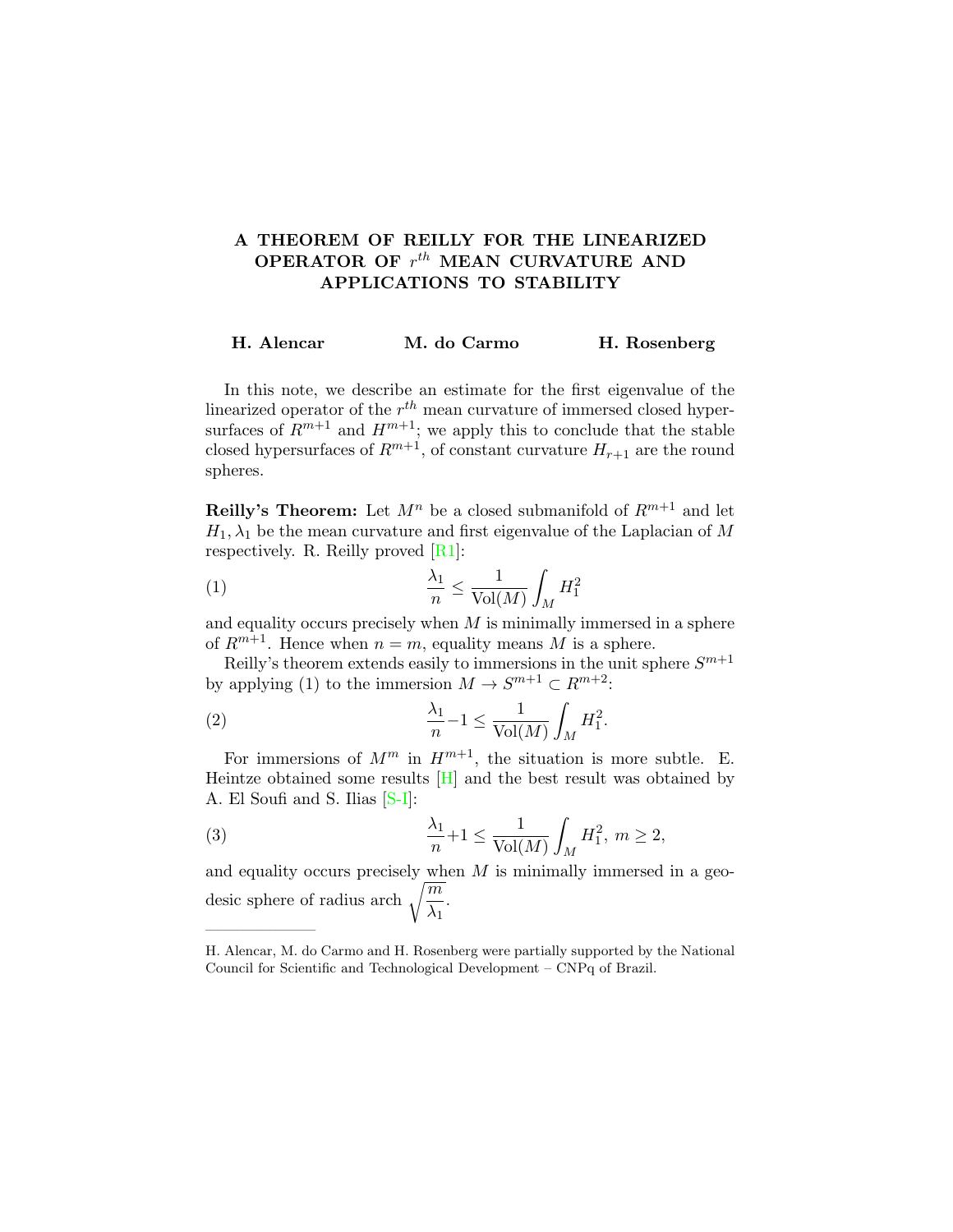We pursue the study of  $\lambda_1 = \lambda_1(L_r)$ , where  $L_r$  is the linearised operator of  $S_{r+1} = \begin{pmatrix} m \\ r+1 \end{pmatrix} H_{r+1}$  arising from normal variations of an immersed hypersurfaces  $M^m$  in  $R^{m+1}$ . Here  $S_r$  is the  $r^{th}$  symmetric function of the eigenvalues of the shape operator A. Details concerning  $\overline{L_r}$  can be found in [\[R2\]](#page-2-3), [\[A-C-C\]](#page-2-4), and [\[Ro\]](#page-2-5). Briefly,  $L_r(f) = \text{div}(T_r \nabla f)$ , where  $T_r$  is the r'th Newton transformation arising from  $A$ :

$$
T_0 = I
$$
,  $T_r = S_r I - A T_{r-1} (\text{so} L_0 = \Delta)$ .

**Our Theorem:** In  $R^{m+1}$  we are able to generalize Reilly's result in the best possible way:

(4) 
$$
\lambda_1^{L_r} \int_M H_r \leq C(r) \int_M H_{r+1}^2,
$$

where M is an immersed closed hypersurface in  $R^{m+1}$  with  $H_{r+1} > 0$  and  $C(r) =$  $(m-r)\binom{m}{r}$ r ). Equality holds precisely when  $M$  is a sphere.

We also prove that if M extends to an isometric immersion of  $\Omega^{m+1} \to R^{m+1}$ ,  $\partial\Omega = M$ , then

$$
\lambda_1^{L_r} \le \frac{C(r)}{(m+1)^2} \cdot \frac{V(M)}{V(\Omega)^2} \int_M H_r
$$

and equality holds precisaly when M is a sphere.

Using this we prove such an immersion is r-stable if and only if  $M$  is a sphere. Here stability means M is a critical point of the funcional  $\int_M H_r + b\overline{V}(M)$  and the second derivative of this functional at M is non negative. Here b is a suitable constant and  $\overline{V}(M)$  is the (algebraic) volume bounded by M. This generalizes the theorems of Barbosa do Carmo [\[B-C\]](#page-2-6) (stability of a constant mean curvature immersion means M is a sphere) and the theorem of Alencar, do Carmo and Colares [\[A-C-C\]](#page-2-4) (for scalar curvature).

In  $H^{m+1}$  we obtain an extrinsic upper bound for  $\lambda_1^{L_r}$  but it is not the best possible. Consequently our result does not yield stability here. The stability problem has been solved for scalar curvature in  $S^{m+1}$  [\[A-C-C\]](#page-2-4) but this is not known in  $H^{m+1}$ .

2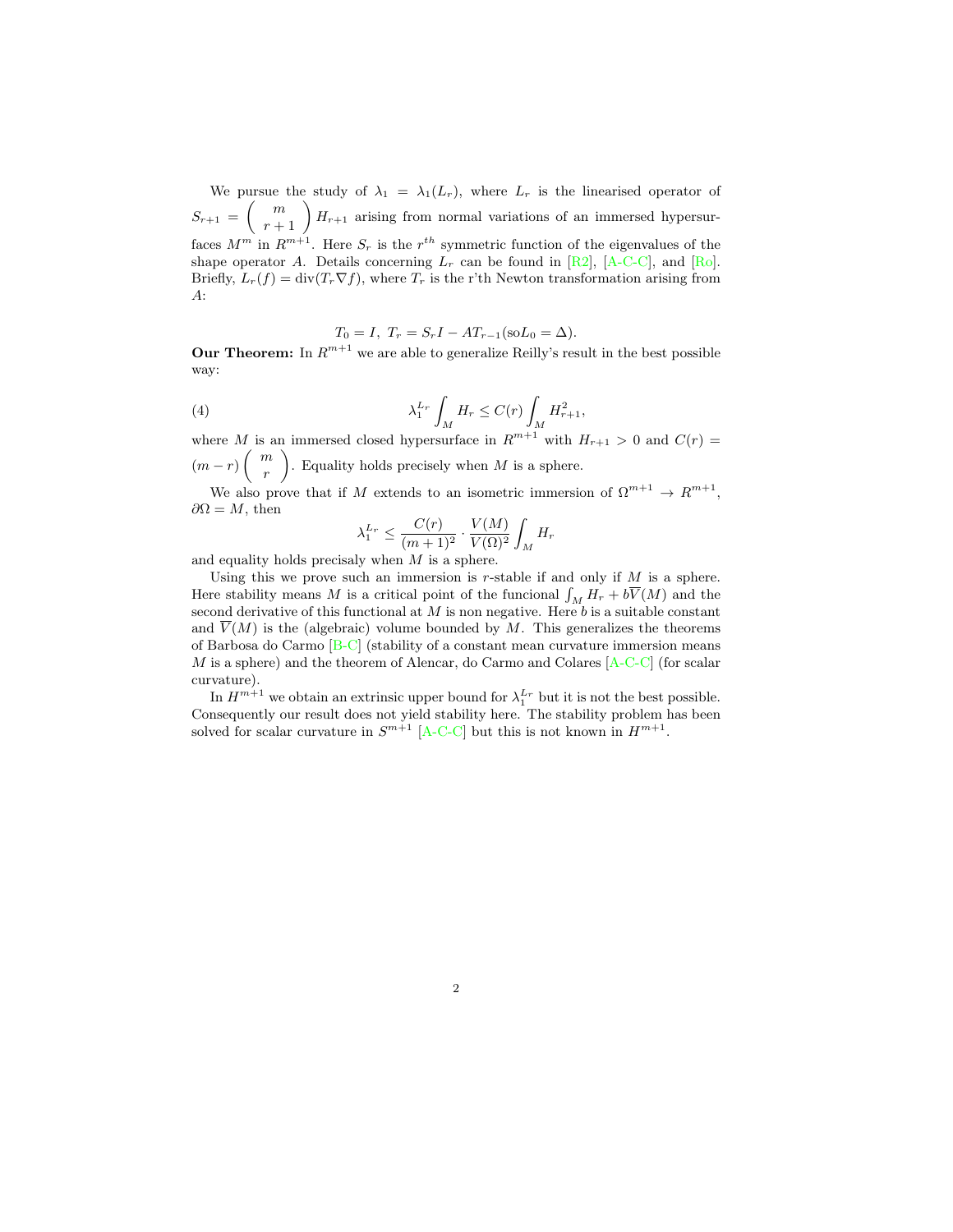The techniques we use are properties of the operator  $L_r$  (when it is elliptic, formulae for  $L_r$  of particular functions), integral geometry, and inequalities involving the mean curvatures. Details will appear elsewhere.

### **REFERENCES**

- <span id="page-2-4"></span>[A-C-C] Alencar, H., do Carmo, M. and Colares, A.G., Stable hypersurfaces with constant scalar curvature, To appear Math. Z., 1993.
- <span id="page-2-6"></span>[B-C] Barbosa, L. and do Carmo, M., Stability of hypersurfazes with constant mean curvature, Math. Z., 185 (1984), 339–353.
- <span id="page-2-1"></span>[H] Heintze, E., Extrinsic Upper Bounds for  $\lambda_1$ , Math. Ann., 28 (1988), 389–402.
- <span id="page-2-0"></span>[R1] Reilly, R., On the first eigenvalues of the Laplacian for compact submanifolds, of Euclidean space, Comment. Math. Helv. 52 (1977), 525–533.
- <span id="page-2-3"></span>[R2] Reilly, R., Variational properties of functions of the mean curvatures for hypersurfaces in space forms, J. Diff. Geom. 8 (1973), 465–477.
- <span id="page-2-5"></span>[Ro] Rosenberg, H., Hypersurfaces of Constant Curvature in Space Forms, To appear Bull. Sc. Math. 1993.
- <span id="page-2-2"></span>[S-I] El Soufi, A. and Ilias, S., Une inegalite du type "Reilly" pour les sousvarietes de l'espace hyperbolique, Comm. Math. Helv., 67 (1992), 167–181.

Universidade Federal de Alagoas IMPA Departamento de Matem´atica Estrada Dona Castorina, 110 57080 Maceió, AL, Brasil 22460 Rio de Janeiro, RJ, Brasil

H. Alencar M. do Carmo